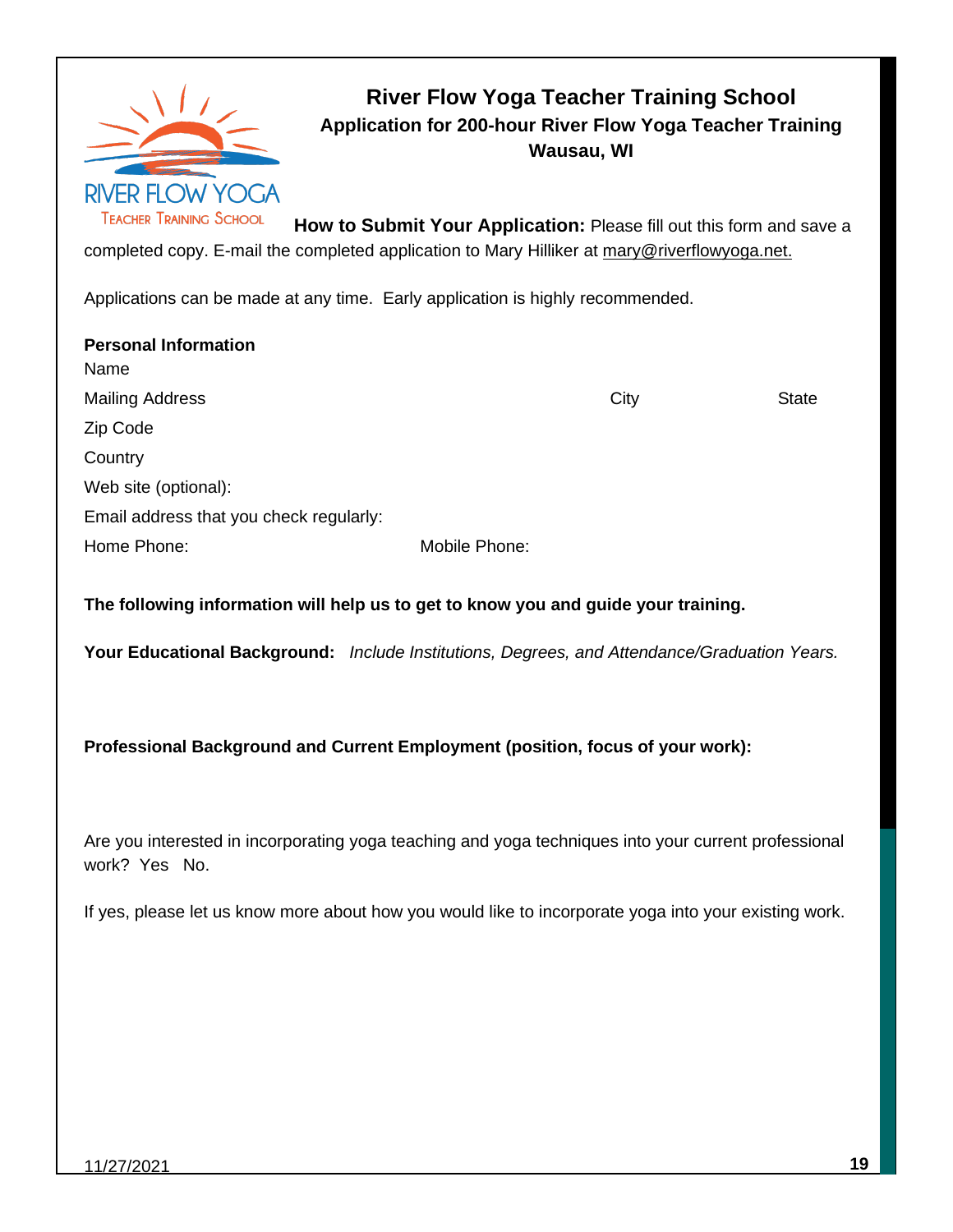#### **Yoga Practice and Teaching Experience**

When did you start practicing Yoga? What type of classes do you take? Do you have a home practice?

Have you participated in yoga classes, events or workshops with River Flow Yoga or 5 Koshas Yoga & Wellness? Yes No

If **Yes**, please provide more information about what you've participated in.

#### **Yoga Educational Background for Yoga Teachers**

*Please fill out any of the following sections that are applicable to your yoga educational background and experience.*

#### **Yoga Teacher Training Program (s) Information**

| <b>School/Program Name</b> | <b>Dates Attended</b> | # of<br><b>Hours</b> | <b>Yoga Alliance</b><br><b>Registered</b> |
|----------------------------|-----------------------|----------------------|-------------------------------------------|
|                            |                       |                      | Yes<br>No                                 |
|                            |                       |                      | Yes<br>No                                 |

If you are a yoga teacher, how long have you been teaching Yoga? What type(s) of classes do you teach? Do you work with students on a one-to-one basis?

#### **Interest and Goals**

What are your goals for this professional training?

How do you see your yoga career unfolding?

**Please provide any additional Information about you or your background, other professional credentials and experience, academic background, life experience, and accomplishments that you would like to share. We look forward to getting to know you well!**

**Questions:** Contact Mary Hilliker at [mary@riverflowyoga.net](mailto:mary@riverflowyoga.net) or call 715.218.7120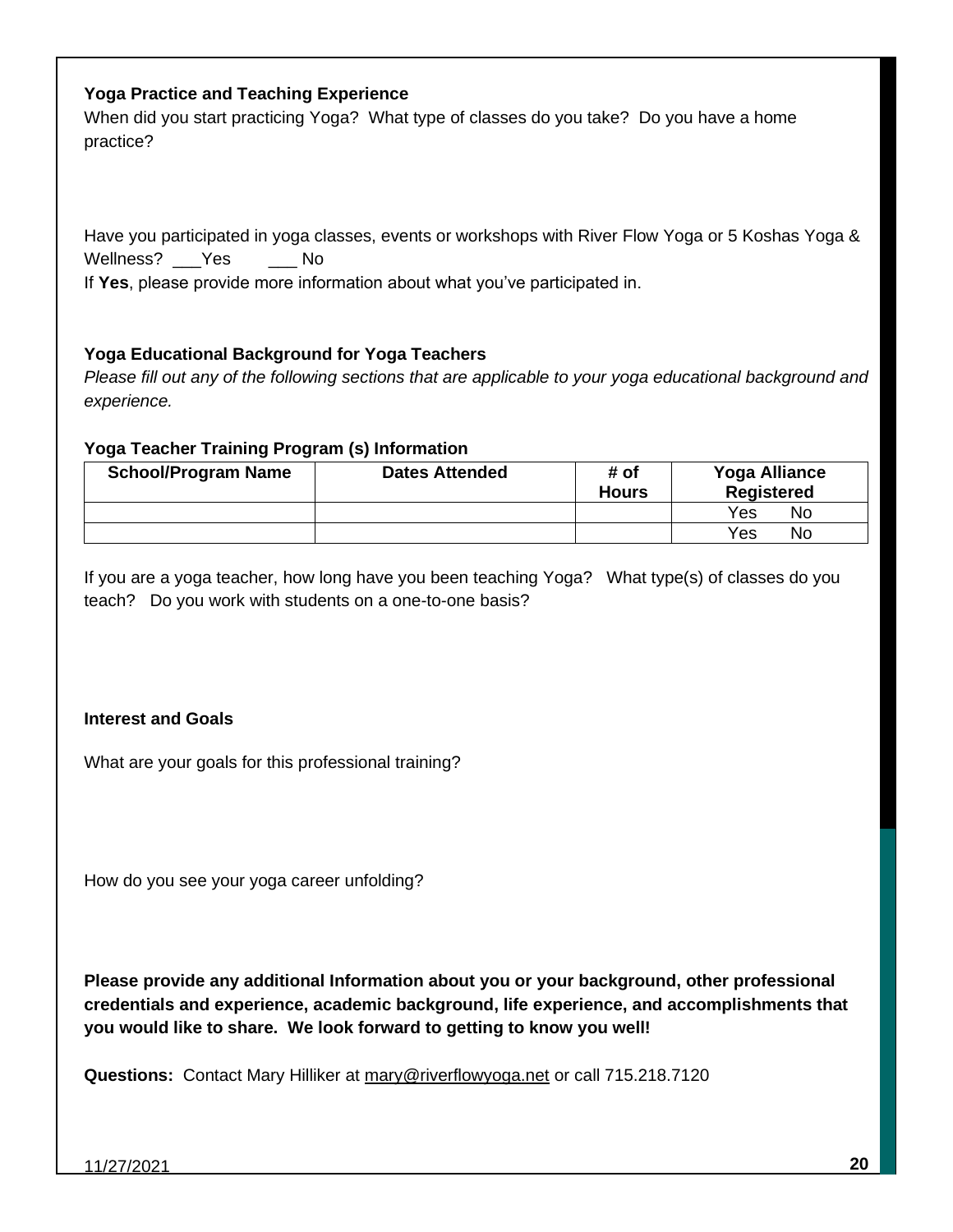## **Refund Policy for Withdrawal or Dismissal**

See attached.

#### **I have read and agree to the following:**

- 1. Copyright Acknowledgement
- 2. Photo-Video-Audio Guidelines and Release
- 3. Code of Conduct for Students and Faculty
- 4. Complaint & Grievance Policy
- 5. Catalog application, admission, participation in and completion
- 6. Liability Waiver
- 7. Refund Policy for Withdrawal or Dismissal

| <b>Print Name:</b> |  |  |
|--------------------|--|--|
|                    |  |  |
| <b>Signature:</b>  |  |  |
|                    |  |  |

**Date: \_\_\_\_\_\_\_\_\_\_\_\_\_\_\_\_\_\_\_\_\_\_\_\_\_\_\_\_\_\_\_\_\_\_\_\_\_\_\_\_\_\_\_\_\_\_\_\_\_\_**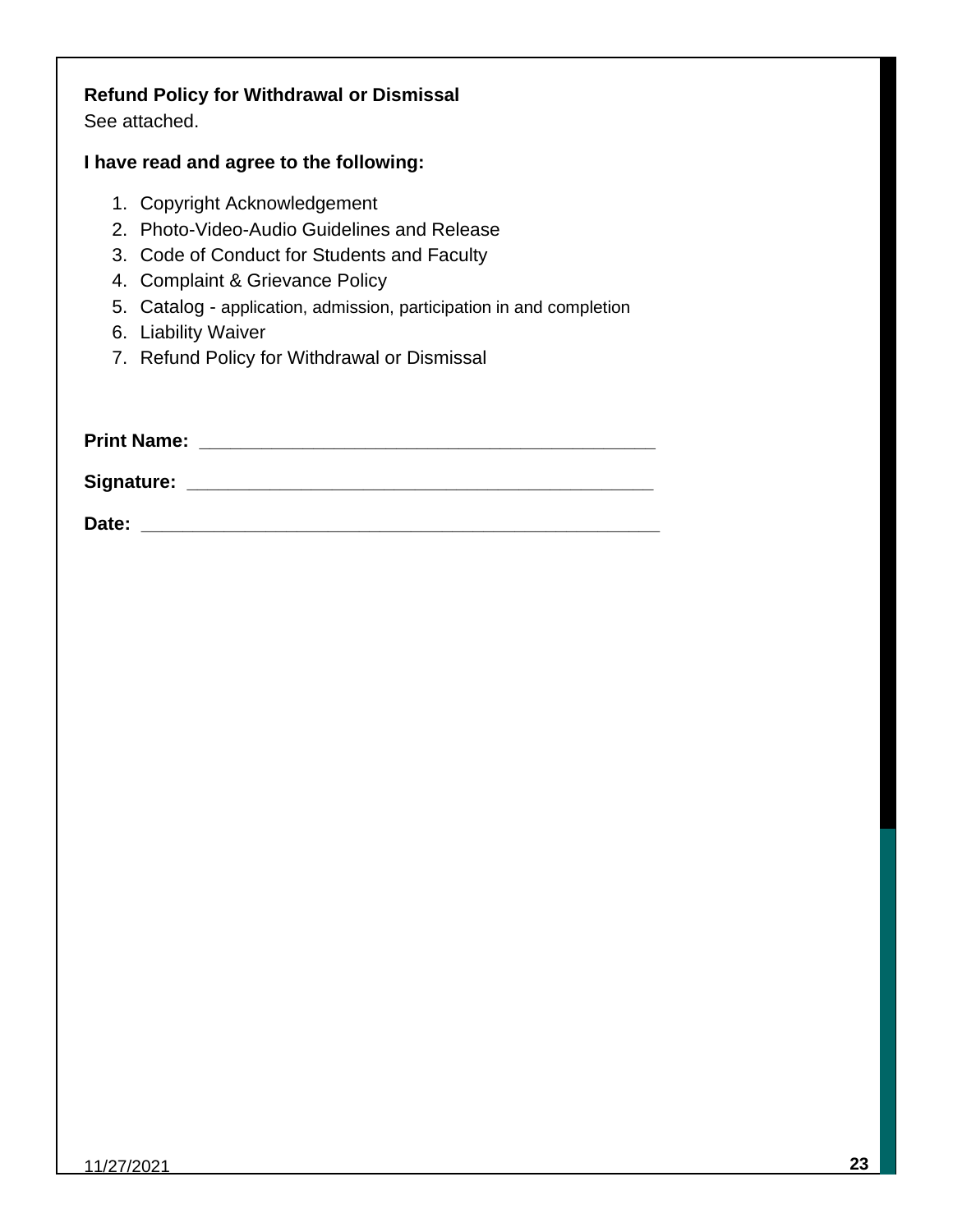

# **Student Enrollment Agreement**

**200-hour River Flow Yoga Teacher Training** 

### **Copyright Acknowledgement**

I acknowledge that all student materials provided in this training, including print and audio, are the copyright of River Flow Yoga Teacher Training and are provided FOR MY PERSONAL USE ONLY. I acknowledge that I cannot alter or distribute in any way without written permission from Mary Hilliker or the respective guest faculty and the River Flow Yoga Teacher Training School.

### **Photo-Video-Audio Guidelines and Release**

Staff may take photographs, video and record audio for use in future trainings or marketing of training programs. If you do not wish to be photographed or filmed, please advise the lead instructor. Students are permitted to take photographs as long as it is not distracting to the class. A student should ask classmates if they have their permission to be in personal photographs, especially if those photographs will be used on social media sites.

Recordings are not permitted without permission from the lead instructor.

I consent to being photographed and recorded, and grant River Flow Yoga, LLC and 5 Koshas Yoga & Wellness, LLC, its assignees, employees, and agents, the unrestricted and absolute right to use the photographs or recordings by any means now known or to become known. I hereby release & discharge River Flow Yoga, LLC and 5 Koshas Yoga & Wellness, LLC, its assignees, employees, and agents any & all claims of action, including, without limitation, libel, defamation, invasion of privacy or right of publicity, infringement of copyright, trademark or violation of any other right.

### **Code of Conduct for Students & Faculty**

A code of conduct is a declaration of acceptable ethical and professional behavior by which all yoga teachers-in-training and faculty agree to conduct themselves in the classroom, in teaching and in the business of yoga. We will foster an atmosphere of respect for each other and a learning environment conducive to the development of each student. See the attached Code of Conduct.

### **Complaint & Grievance Policy**

See attached.

### **Catalog**

The terms and conditions of application, admission, participation in and completion of the 200-hour River Flow Yoga Teacher Training are stated in this catalog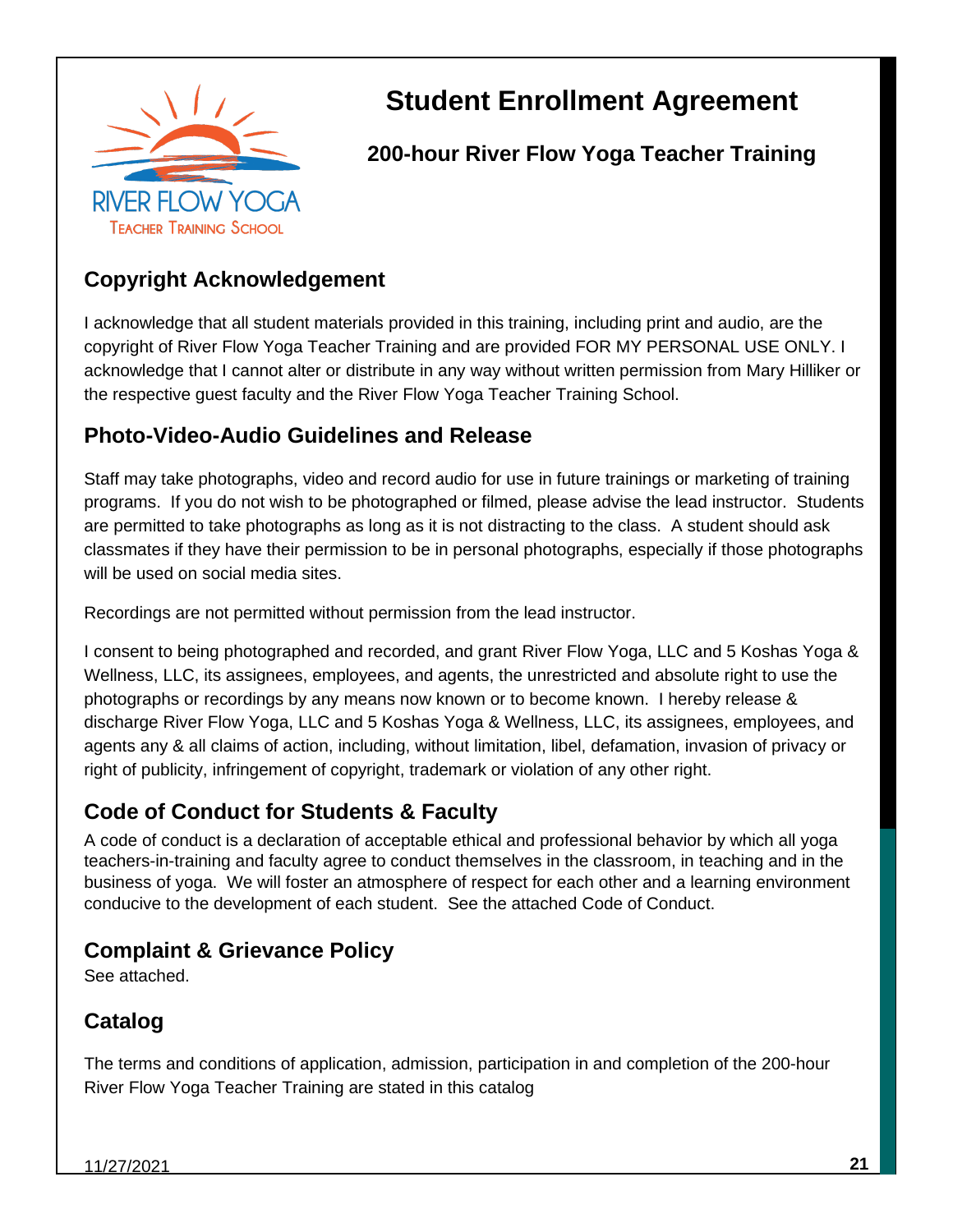### **Liability Waiver**

I understand that yoga includes physical movements as well as an opportunity for relaxation, stress reeducation and relief of muscular tension. As is the case with any physical activity, the risk of injury, even serious or disabling, is always present and cannot be eliminated. If I experience any pain or discomfort, I will listen to my body, adjust the posture and ask for support from the teacher. I will continue to breathe smoothly.

Yoga is not a substitute for medical attention, examination, diagnosis or treatment. Yoga is not recommended and is not safe under certain medical conditions. I affirm that I alone am responsible to decide whether to practice yoga. I hereby agree to irrevocably release and waive any claims that I have now or hereafter may have against Mary Hilliker of River Flow Yoga, LLC and the business, contractors and staff of 5 Koshas Yoga & Wellness, LLC.

Coronavirus/COVID-19 Disclaimer

Coronavirus, COVID-19 is a contagious virus that spreads easily through person-to-person contact. Federal and state authorities recommend social distancing as a mean to prevent the spread of the virus. Participating in River Flow Yoga Teacher Training and 5 Koshas classes/events or accessing the business on-site facilities, may increase the risk of contracting COVID-19.

In no way does 5 Koshas warrant that COVID-19 infection will not occur through in-person participation in group yoga classes and/or events, either on location at the 5 Koshas Studio or other locales providing a space to conduct Activities.

I agree that I shall not visit the 5 Koshas Studio or utilize its facilities (other than exclusively online classes/events) within 10 days after returning from highly impacted areas of the Coronavirus or areas with confirmed cases of COVID-19. I also recognize that I will not visit the 5 Koshas Studio or utilize its facilities, if exposed within the last 10 days to any person with a confirmed case of COVID-19, or a person to whom has traveled to highly impacted areas of the Coronavirus. I acknowledge and assume both the known and potential dangers of utilizing the 5 Koshas facility if attending an in-person class or other wellness service. You also understand and agree that despite 5 Koshas reasonable efforts to mitigate such dangers when in studio, may result in COVID-19 exposure.

'In Good Health' Verification

When attending in-studio Activities, I will only attend and enter the 5 Koshas Studio when I am in good health and have not been in contact with anyone experiencing symptoms of COVID-19. For a list of symptoms and guidelines as detailed by the CDC, visit:

https://www.cdc.gov/coronavirus/2019-ncov/symptoms-testing/symptoms.html

I adhere to complete a symptom screening checklist with a 5 Koshas staff member upon arrival to the studio, and agree to complete said screening with each visit to the studio. I will comply with 5 Koshas staff directive on attending a studio Activity, and understand it is up to the discretion of the studio to admit my attendance to any Activity.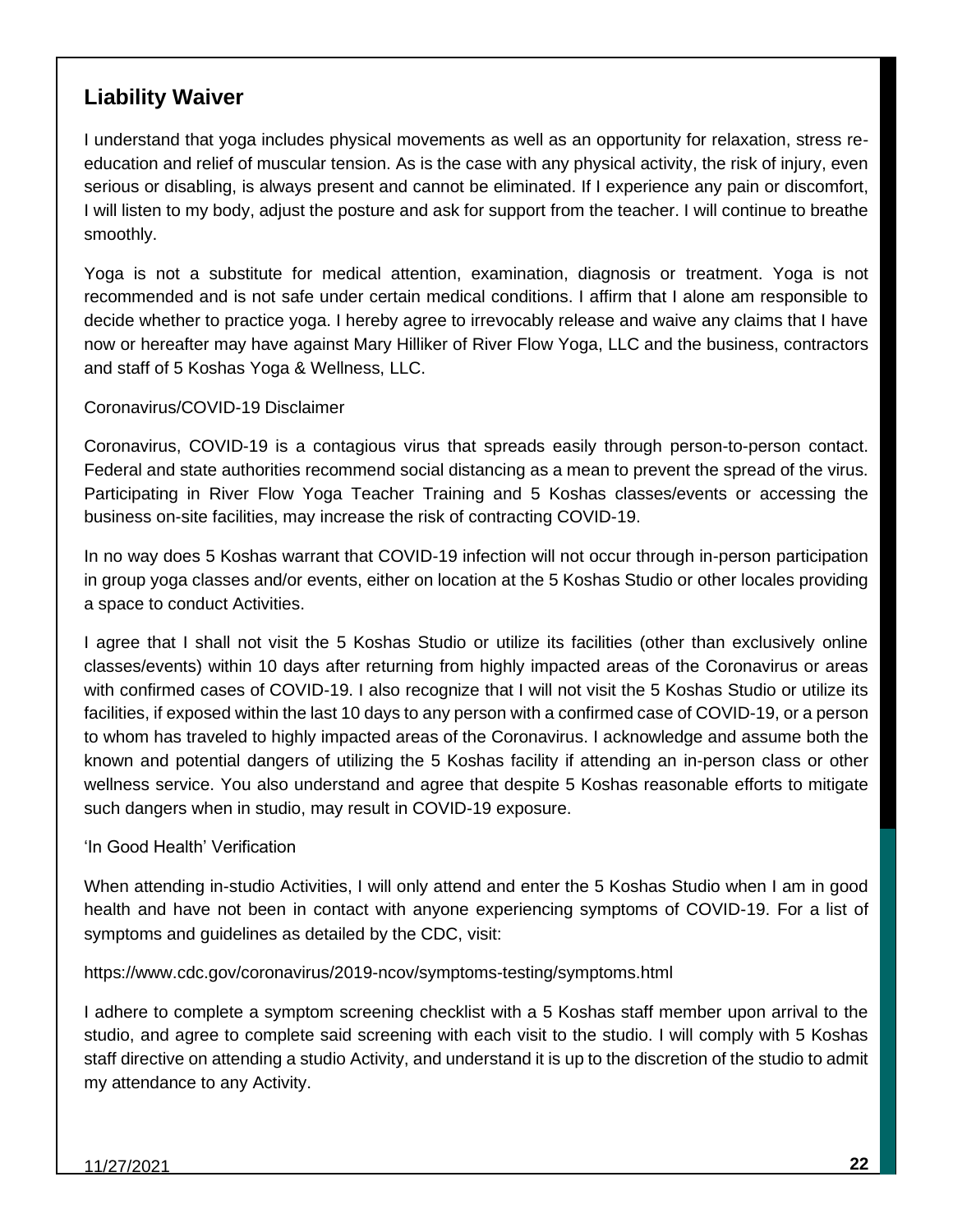### **River Flow Yoga Teacher Training Code of Conduct for Students & Faculty**

FOR ALL STUDENTS, ALUMNI, AND VISITORS IN THE RIVER FLOW YOGA TEACHER TRAINING SCHOOL COMMUNITY, in this document referred to as Students.

FOR ALL FACULTY, ADMINISTRATIVE STAFF, ASSISTANTS AND VOLUNTEERS IN THE RIVER FLOW YOGA TEACHER TRAINING SCHOOL COMMUNITY, in this document referred to as Staff or Faculty.

The School Director is Mary Hilliker. Her email is [mary@riverflowyoga.net](mailto:mary@riverflowyoga.net) or [mary@5koshasyoga.com.](mailto:mary@5koshasyoga.com) Her cell phone is: 715.218.7120.

The Studio Manager is Jay Coldwell. His email is [jay@5koshasyoga.com.](mailto:jay@5koshasyoga.com) His cell phone is 715.370.8033.

#### **INTENTION**

The intention of this code of conduct is to state accepted standards of conduct and ethical, professional behavior within the River Flow Yoga (RFY) Teacher Training's educational environment. RFY values the unique nature of the student-teacher relationship. A safe and secure space to facilitate learning, healing and transformation is paramount for every individual.

#### **STANDARDS OF CONDUCT**

#### Advertising and Public Communications

Faculty and students are expected to not make false, deceptive or fraudulent statements or advertisements related to their training, experience or competence, academic degrees or credentials, institutional affiliations, their classes, workshops or teacher trainings, or success of services to exploit anyone's fears or emotions around expectations of cures or results.

#### Acceptable Use of Technology

Students and staff are expected to use technology during the training to communicate and transfer training materials, home-study, and final projects.

It is not acceptable for students or staff to transfer AVI or RFY copyrighted electronic materials from the training to anyone.

Keep cell phones on mute or vibrate to minimize distraction for other students and faculty.

#### Accessibility, Inclusion and Equity

Faculty and students will promote an inclusive environment where all faculty and students feel welcome, honoring and leveraging differences and fostering diversity and inclusion around: age, gender, gender identity, gender expression, sexual orientation, physical ability, marital status, sexual orientation, political interests, race, national origin, marital status, parental status, veteran's status, religion, political interests and mental disability.

#### Appropriate Behavior and Conduct

Students and faculty are expected to arrive on time for lectures, practices, and other processes during the weekend sessions and to communicate with the appropriate faculty for unexpected tardiness or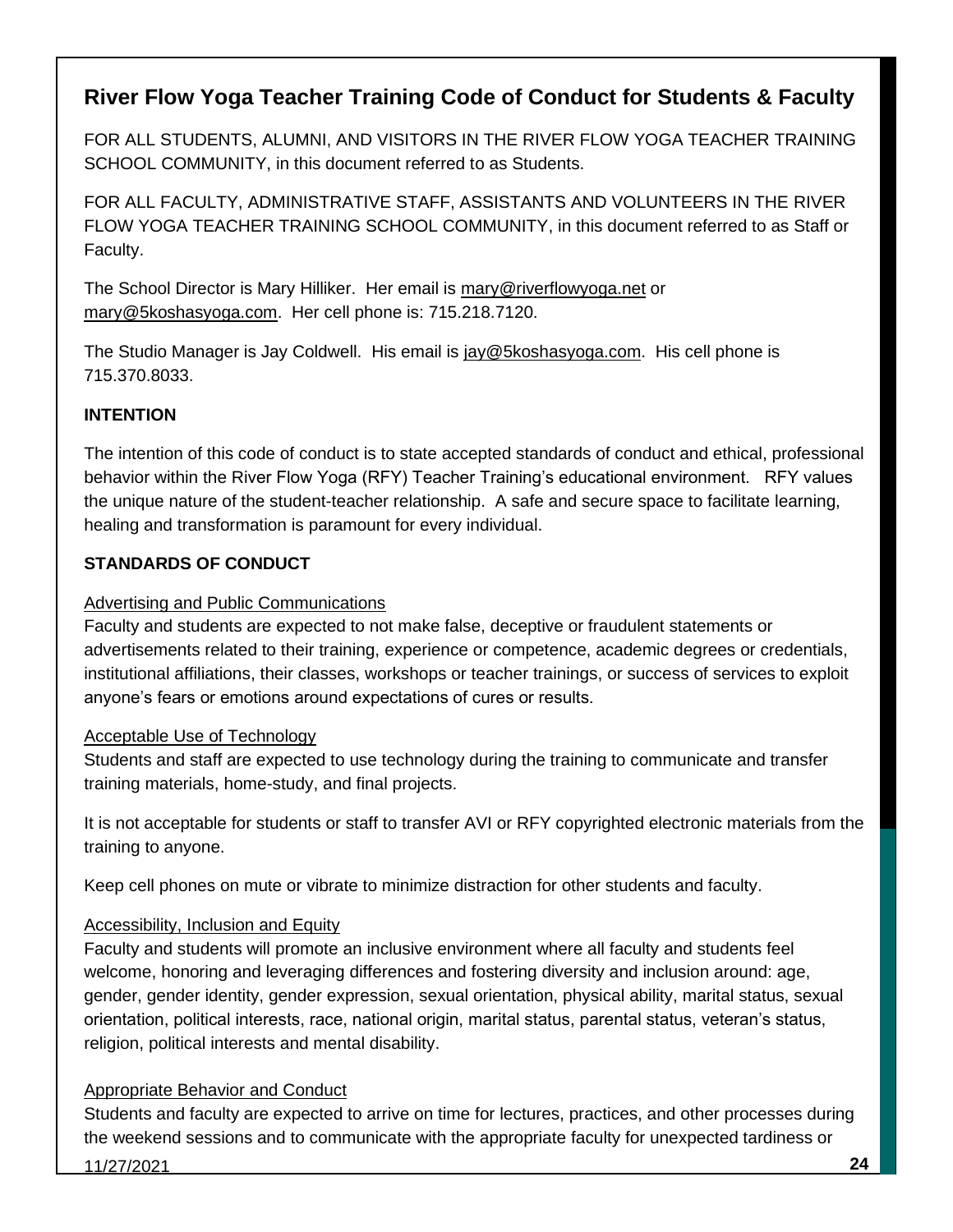absence. Students who are tardy or absent for direct contact hours in the training will be asked to make up that time in a manner agreed upon between the student and School Director.

Students and faculty are expected to cultivate within themselves qualities such as friendliness, compassion, joyfulness, and discernment in all student-student, student-faculty and faculty-faculty relationships.

Faculty and students are expected to maintain professional boundaries of student-faculty, facultyfaculty, and student-student relationships, protecting students from:

- Sexual misconduct (Any faculty-student or student-student sexual relationship, even if consensual, influences the learning and teaching environment for other students and faculty.)
- Physical, verbal or sexual abuse
- Coercion for financial gain
- Harassment for religious, moral or political beliefs
- Abandonment or neglect (a referral to another program or professional service will be made if we are unable to help a student)
- Disclosure of personal and sensitive information (health history, medication use, mental health information, academic performance)
- Any dual relationships that exist prior to the start of a training should be disclosed. Dual relationships have the potential to interfere with and compromise the integrity of the teacher student relationship (friendships, business relationships, romantic relationships). All efforts will be made to minimize any influence of these relationships in the training environment.

It is the policy of RFY to provide a learning community and workplace free of unwelcome harassment, sexual advances, requests for sexual favors, and other verbal or physical conduct or communications deemed to constitute sexual harassment.

Students and staff are expected to maintain professional boundaries in order to ensure structure, security, and predictability in an educational environment.

#### Attendance

Students must make up any direct contact hours missed during a training weekend. The School Director will work with you to come up with an affordable and accessible plan for make-up.

#### Competency and Productivity

Students are expected to adhere to deadlines for home-study, mentoring calls, and final projects. Professionalism in the teaching of your final project is expected as you represent the profession and the RFY Teacher Training School in the highest regard.

Students are expected to perform at the competency levels outlined in the training program catalog. Remediation strategies tailored to the individual student will be developed and implemented when a student is performing below the competency level expected.

Students who attend all sessions but do not complete program requirements will receive a Program Attendance Certificate and will be asked to complete a Program Completion Agreement (attached) which specifies remaining assignments, payment for home study review and time frame after which additional coursework may be required in order to receive certification.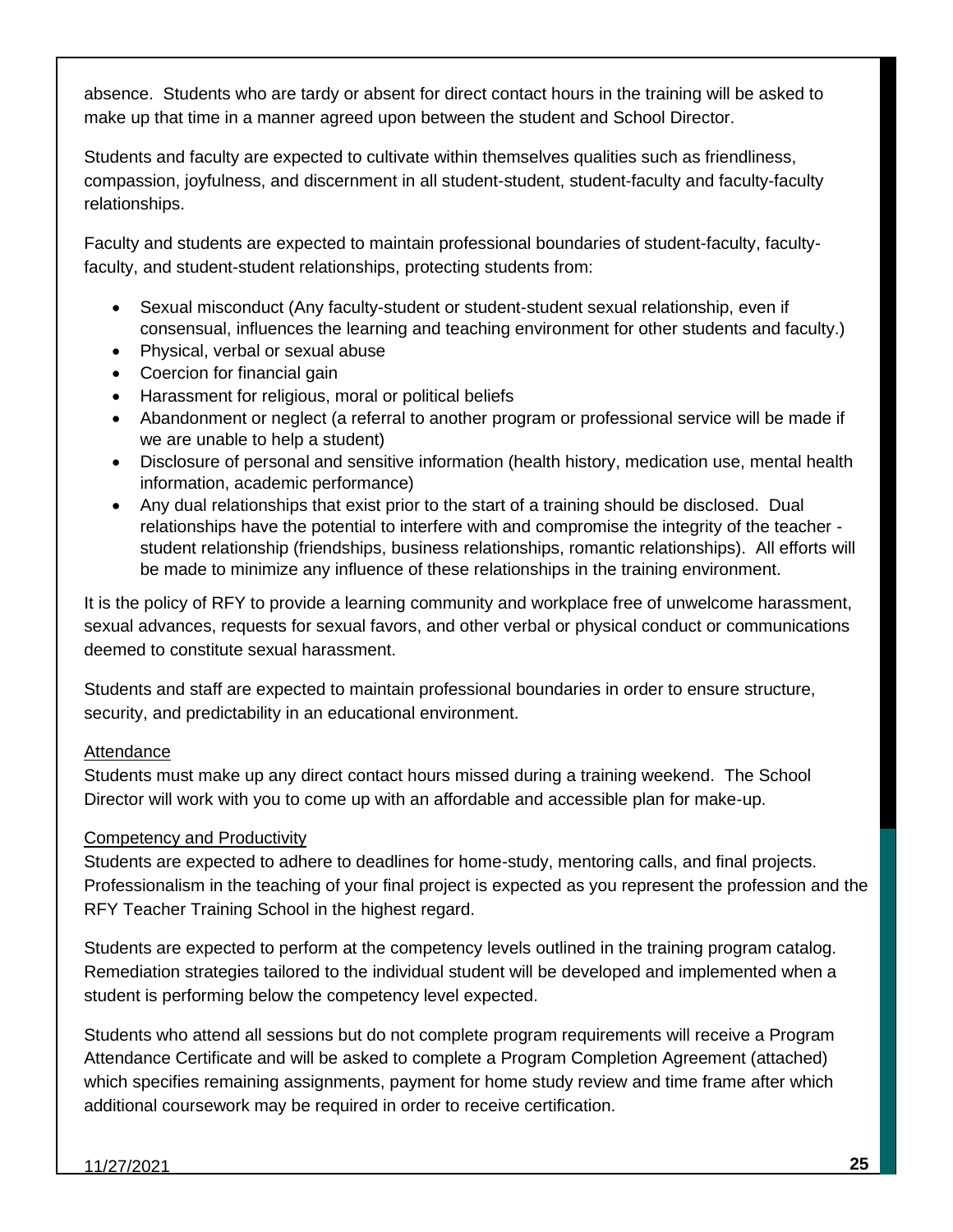Faculty are expected to provide timely review and feedback for student assignments in a professional manner regarding the student's growth and evolution. Students and faculty are expected to communicate when timely submission of home-study or review of assignments is not possible. Faculty are expected to consult the School Director as needed to resolve student concerns so that each student can reach their highest potential for teaching.

#### Compliance with Law and Studio Policies

All parties are expected to comply with local, state and federal laws and ordinances to assure the health, safety and comfort of all in attendance. All parties are expected to comply with studio policies. For the safety of all students in the training environment, guns and other weapons are not allowed in the studio. Anyone who has a concern for their personal safety should talk with the Studio Manager or School Director.

#### Compliance with Supervision

All students are expected to comply with requests for supervision of their teaching in the weekend sessions and to maintain openness to faculty recommendations.

Faculty are expected to provide supervision for specific teaching practicum and to provide feedback in a professional manner with the quality of satya tempered by ahimsa.

#### Confidentiality and Privacy

RFY does not sell or transfer student or staff data or personal information to other organizations or individuals at any time for any reason. All requests to be removed from student mailing lists are honored.

Student contact information is gathered for the purpose of communicating training logistics, information, and electronic manuals. Student contact information is shared with mentors only for the purpose of student/mentor communications. Faculty are asked to use student information only for the purposes of the training.

RFY collects individual student photos to include in the student record. RFY records practices and lectures for the purpose of student make-up and student review.

The only exception to disclosing information is to comply with the order of a court, prevent bodily harm or danger to the student or others, or where the information has already been disclosed to the training group by the student.

#### Conflict of Interest

Students are expected to talk with a faculty member about any possible conflicts of interest related to the training or use of training materials, or the training team. For example: If you are personal friends or a business partner with a faculty member, this should be disclosed so that your work is supervised by another faculty member.

Faculty are expected to disclose possible conflicts of interest related to RFY, the training or use of training materials, or training team to the School Director. For example: If you have a personal or business relationship with any of the students in the training program, please notify the School Director. Use of copyright training materials cannot be used in other venues without permission.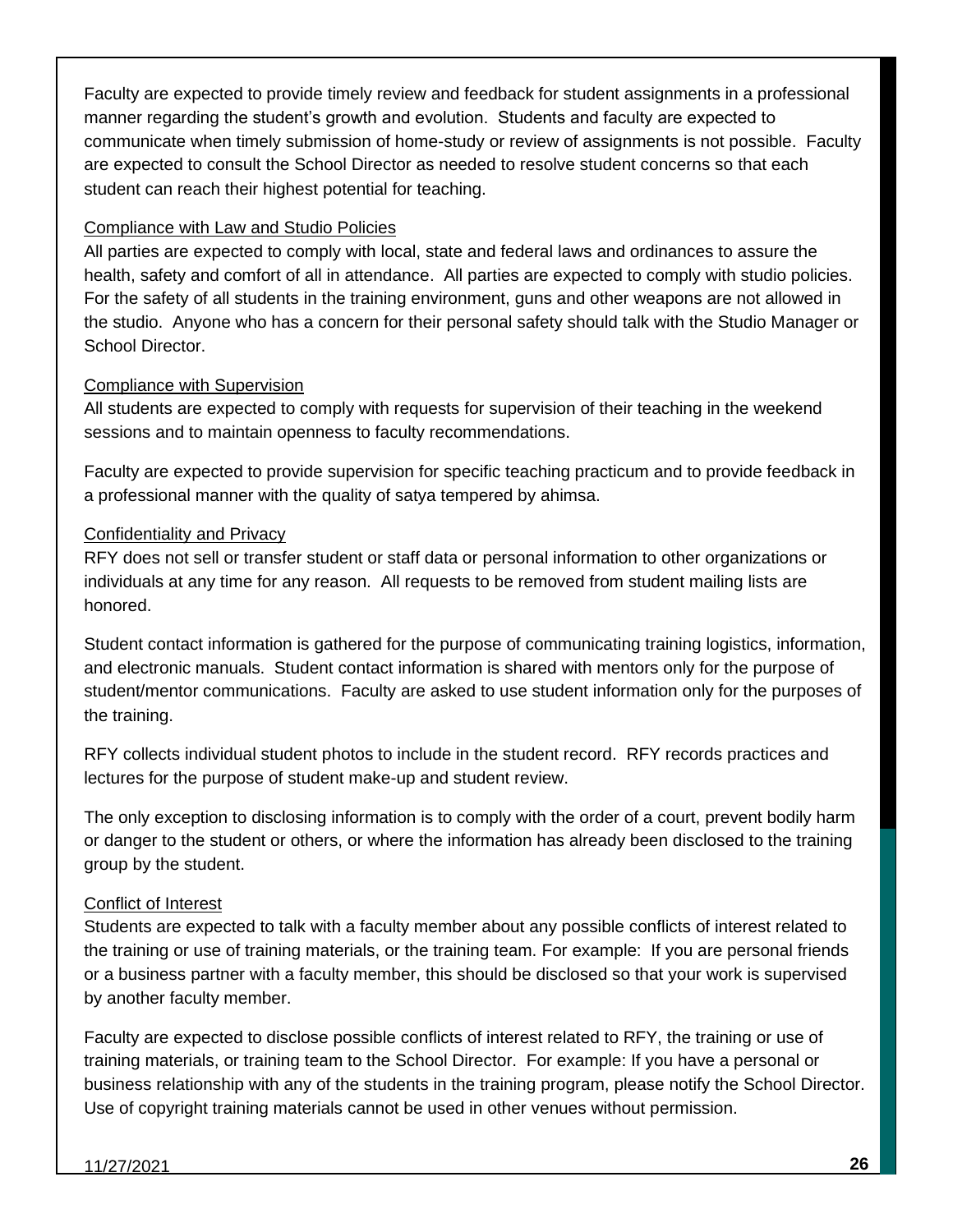#### Dress Code and Hygiene

All students and staff are expected to dress in a manner that is appropriate to the environment. While dress in weekend sessions is modest but casual, students are expected to adopt the dress code and health and safety requirements of any setting for teaching in their respective community. For example, health care environments often have specific dress and hygiene codes that promote health, safety and professionalism. Perfumes and excessive use of essential oils are discouraged for the comfort and health of all students and faculty.

#### Financial Practices

The school will discuss all fees and financial arrangements in a straightforward professional manner. The school will operate business affairs according to recognized standard business and accounting practices, render services to students in need without regard to financial remuneration. The school discourages faculty from getting involved in financial arrangements with students in the training program.

#### **Integrity**

Faculty and students will demonstrate the highest of moral standards and professional competence. Honesty, compassion, selflessness, humility, trustworthiness and transparency are expected in terms of intentions, action and speech. The yamas and niyamas are guiding principles for conduct.

Faculty and students in the program shall accurately represent their training and credentials.

Powerpoints, recorded audio, video, photos, sequences and the student manual are shared only with students and faculty for the purposes of study or teaching within the program and should not be shared with others unless a written authorization is obtained from the school.

#### Lawful and Honest Conduct

All students and staff are expected to communicate any suspected breaches of academic integrity and honesty or unlawful activity that may occur within program to the School Director or Studio Manager. An example of a breach of conduct is cheating on a test or having someone else do homework assignments.

#### Non-Impairment

Students and staff may not be impaired or under the influence of controlled substances during practices, lectures or other educational processes. Any student or faculty who needs to take a controlled substance due to a health issue should communicate that to the School Director. Anonymity and sensitivity are assured.

#### Professional Growth/Continuing Education

School faculty will maintain the integrity, competency, and high standards of the yoga profession by striving to improve their skills through continuing education and training. School faculty will maintain their Yoga Alliance registration and continuing education requirements.

School faculty and students in the training program will maintain a regular yoga practice that aligns with their householder responsibilities, age, health needs, and interests.

#### Property – Care and Maintenance

11/27/2021 **27**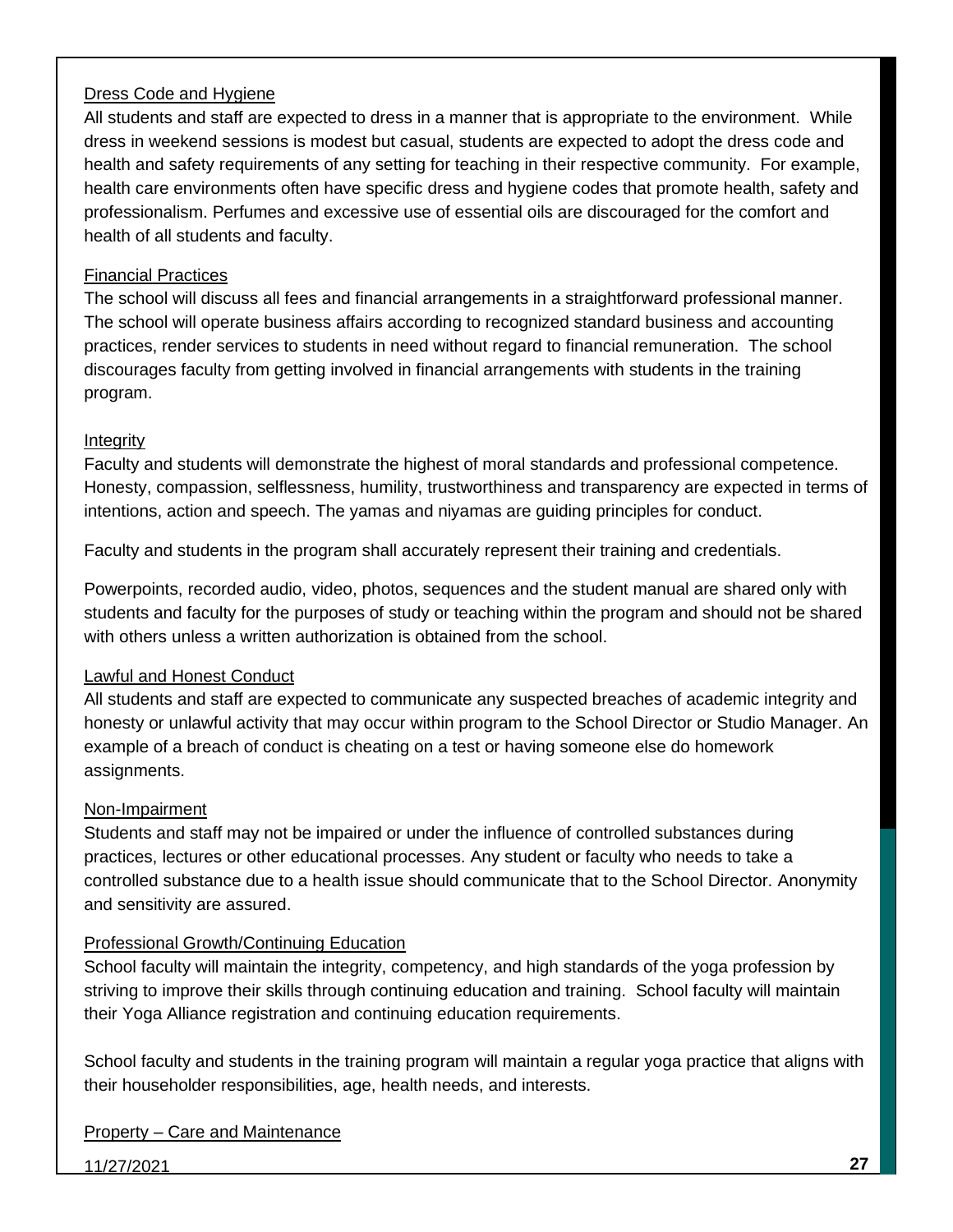Students and faculty are expected to respect the school resources provided during weekend training sessions and to respect the facilities of 5 Koshas Yoga & Wellness.

#### Scope of Practice

Faculty who are not licensed health care providers will refrain from giving medical advice or advising concerning a student's personal life. Faculty who are licensed health care providers should consult their professional credentialing organizations for guidance about boundaries when working in a training program outside of their health care practice. Faculty will refer students to licensed health care providers when appropriate.

#### **COMPLIANCE AND ACCOUNTABILITY**

In the spirit of Yoga and teachings in the Yoga Sūtra-s of Patañjali, self-disclosure about any misconduct, ethical dilemmas or unlawful conduct is encouraged. Faculty members should report to the School Director. Students should report to the School Director or Studio Manager.

#### **REPORTING VIOLATIONS**

Anonymity will be protected to the fullest extent possible. All parties are required to comply with local or state laws around reportable offenses.

#### **DISCIPLINARY ACTION**

Any threat to health or personal safety by a student or staff member will result in expulsion from the training program or dismissal from RFY contracting.

Staff sexual misconduct will result in immediate dismissal from RFY contracting. Other ethical lapses or misconduct will be evaluated on a case-by-case basis with the intention to protect the learning environment for all students and to foster professional growth for faculty members.

An individualized plan to remedy any ethical lapses or misconduct will be formalized with a written agreement. Any further violation of the Code of Conduct will result in dismissal from the program or faculty duties.

#### **TIMING**

Reports of violations of the code of conduct will be reviewed and decisions rendered within 30 days of the receipt of a written complaint or grievance.

#### **DISSEMINATION**

The Code of Conduct is included in all RFY staff contracts. Parties verify receipt, understanding, and agreement via signature as part of their written agreement.

The Code of Conduct in included in the RFY Enrollment Agreement. Students verify receipt, understanding, and agreement via signature as part of their Student Agreement.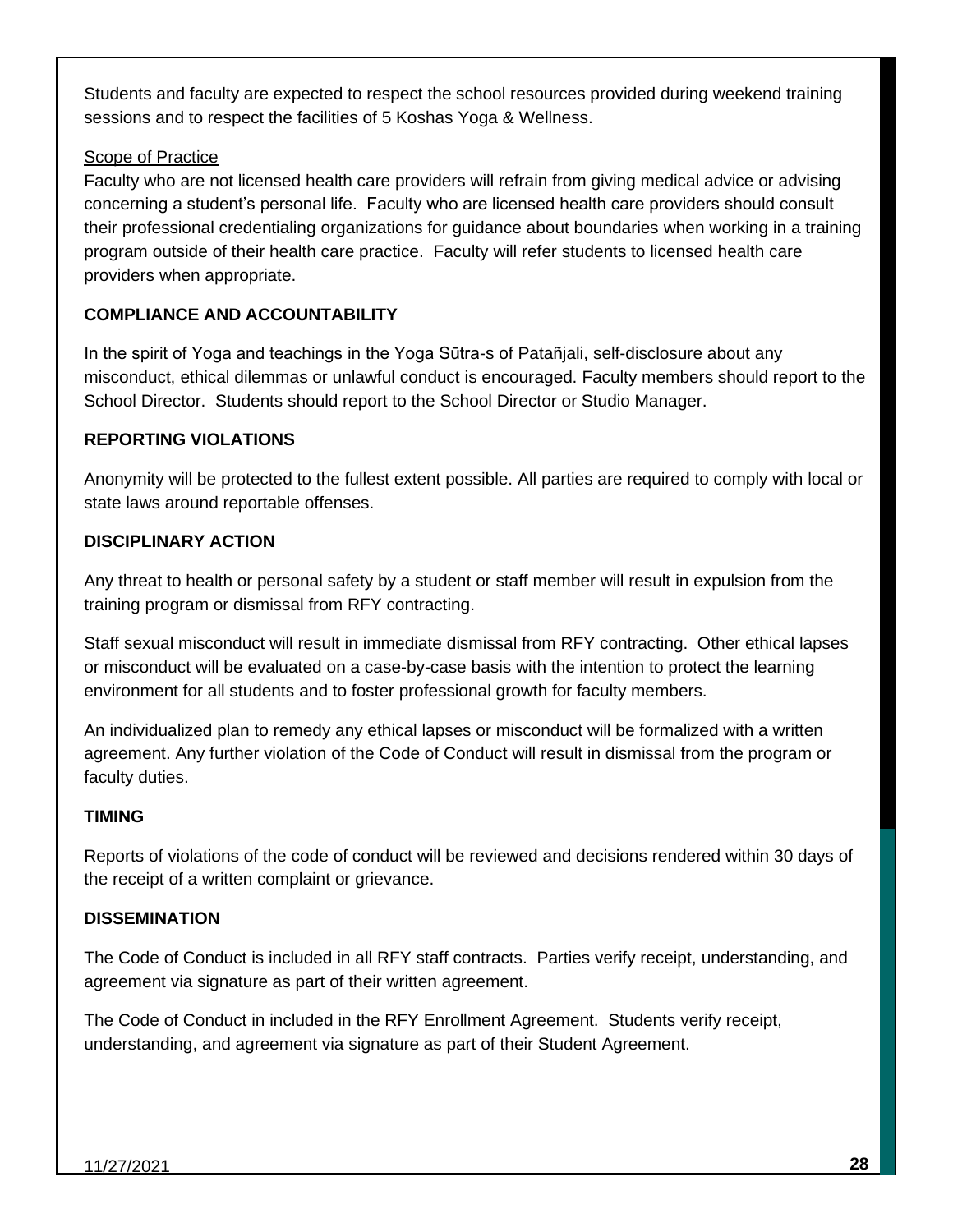### Complaint and Grievance Policy

Any conduct that is unlawful, such as sexual assault, should be reported to the police.

If a student has a minor complaint about an instructor, about the program, or about another student, the complaint should be brought to the lead instructor for discussion and resolution. If resolution cannot be reached with the lead instructor, the lead instructor will request review with a Complaint Review Panel of faculty members/former students/collaborating studio staff.

River Flow Yoga, LLC encourages any faculty member or student who has a grievance related to the code of conduct policy to report the incident to our Complaint Review Panel. The grievance will be treated in confidential manner.

The grievance shall be in writing and include the following:

- Full name
- Email and phone number
- The name of the person who the grievance is against
- A description of the alleged policy violation
- Date and time of the policy violation
- Names and contact information of anyone with first-hand knowledge of the situation
- Evidence to support the grievance

In the interest of fairness and privacy, the report should be made by the person who has experienced or witnessed the misconduct.

The contact for the Complaint Review Panel is Jay Coldwell, [jay@5koshasyoga.com.](mailto:jay@5koshasyoga.com)

Reports of violations of the code of conduct will be reviewed and decisions rendered within 30 days of the receipt of a written complaint or grievance.

If resolution cannot be made with the review panel, the student may contact the Wisconsin Educational Approval Program for assistance at 431 Charmany Drive, Suite 102 · Madison, WI 53719 Phone: (608) 266-1996 Email: [eabmail@eab.wisconsin.gov](mailto:eabmail@eab.wisconsin.gov) or at [www.eab.wisconsin.gov.](http://www.eab.wisconsin.gov/)

Due process and procedure for complaints and grievances are described in the Code of Conduct Policy and Student Policies.